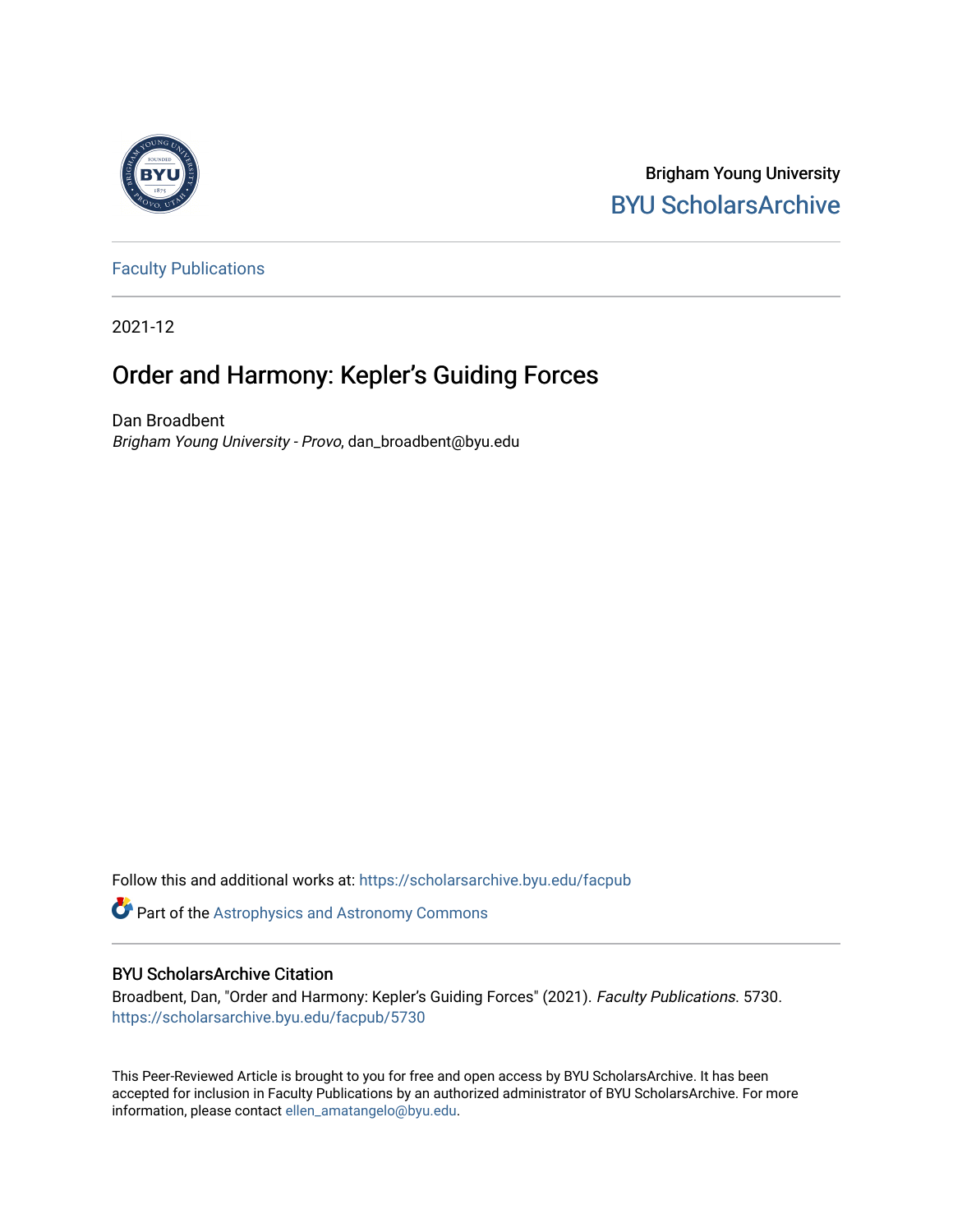**Order and Harmony: Kepler's Guiding Forces**

**Dan Broadbent Physical and Computer Sciences Librarian Brigham Young University Provo, Utah, U.S.A.**

Adapted from the article "Order and Harmony: Kepler's Guiding Forces" included in "Towards Mysteries of the Cosmos with Johannes Kepler – on the 450th Anniversary of His Birth," a commemorative volume published by the Obserwatorium Atronommiczne Krolowej Jadwigi Rzepienniku Biskupim (Queen Jadwiga Observatory of Rzepiennik Biskupi Poland) December 2021. Adapted with permission.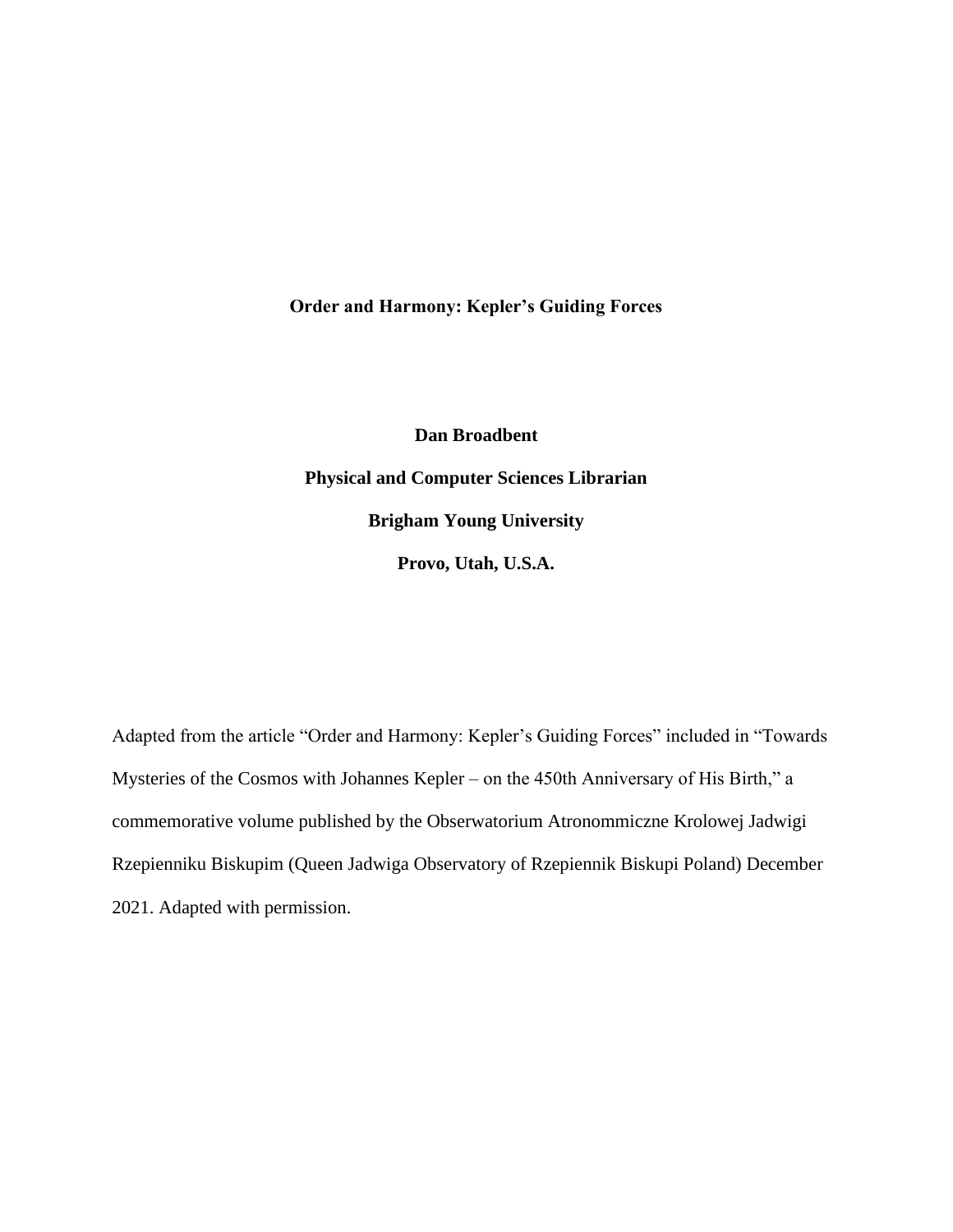## **Order and Harmony: Kepler's Guiding Forces**

As the subject librarian for physics and astronomy at Brigham Young University, the author has had the privilege of handling some of Johannes Kepler's original books preserved in the university's archives. One of the most impressive materials in the archive is a large page from *Mysterium Cosmographicum* that unfolds to reveal a print of the Platonic solids, as shown in Figures 1 and 2.



*Figure 1. Image from Mysterium Cosmographicum, by Johannes Kepler. Courtesy, Perry Special Collections, Harold B. Lee Library, Brigham Young University, Provo, Utah.*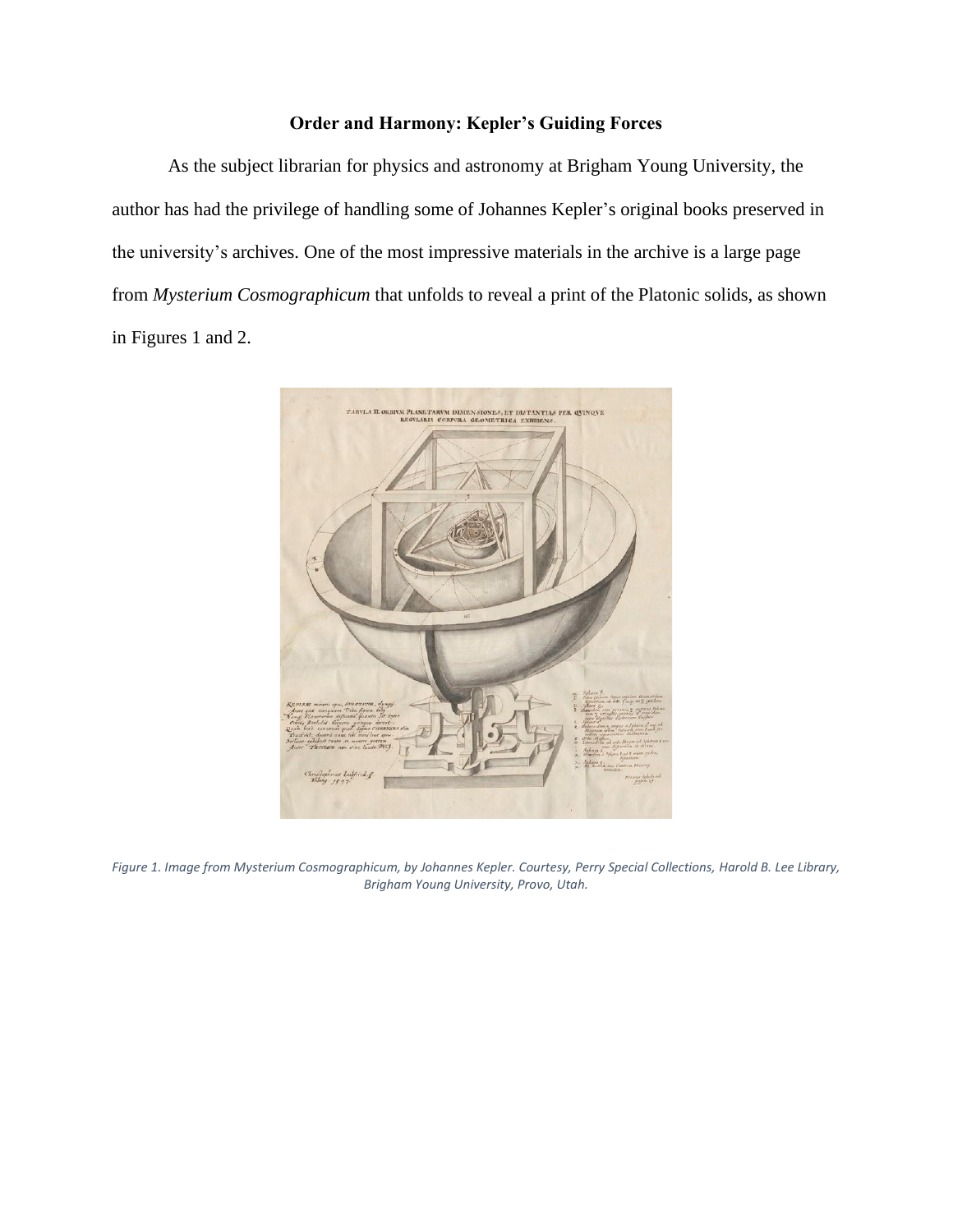

*Figure 2. Graduate student holding Mysterium Cosmographicum, to provide size reference.*

Kepler used the Platonic solids in his attempt to explain the orbits of the six then-known planets. While unsuccessful, the effort shows how the concepts of order and harmony shaped how Kepler saw the universe and influenced how he developed explanations for his observations.

Order describes a convenient or purposefully organized arrangement. Harmony describes the consistency, congruity, or pleasing nature of that arrangement.

As Kepler observed the order and harmony of the planets' orbits, he connected that pattern with another orderly and harmonious pattern found in arranging the Platonic solids in just the right way. This correlation filled Kepler with delight, as he explained:

It will never be possible to describe with words the enjoyment which I have drawn from my discovery. Now I no longer bemoaned the lost time; I no longer became weary at work; I shunned no calculation no matter how difficult. (Caspar, 1959, p. 63)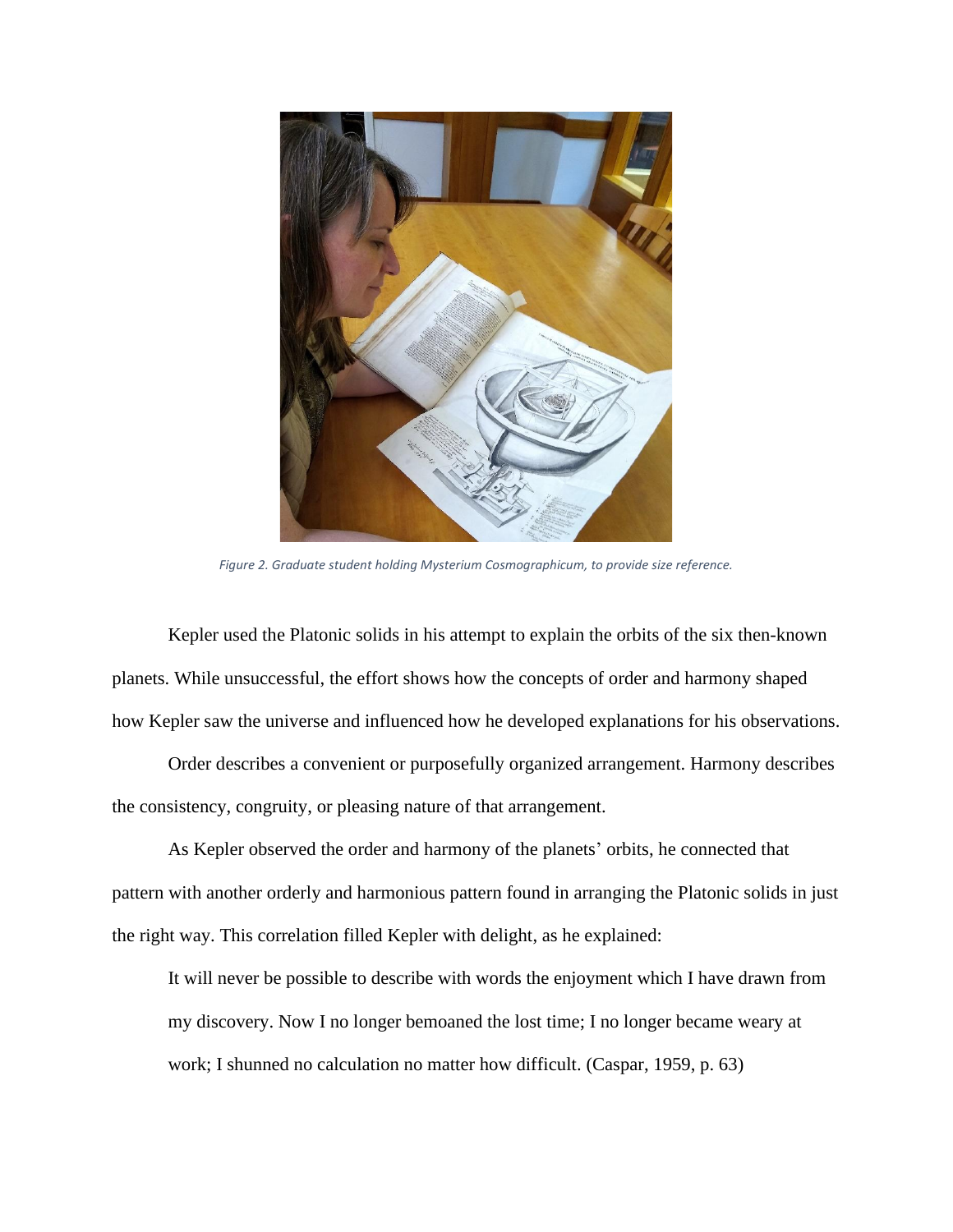For Kepler, order and harmony were not just patterns to be seen and appreciated. They were the guiding forces that gave life and direction to his efforts to discover through observation and then craft an explanation. A compelling symmetry provided guidance: If what was observed had order and harmony built into it, then the explanation for what was observed would be made, naturally, from the building blocks of order and harmony.

Kepler described the invitation he felt from order to understand why it was there:

Whenever I consider in my thoughts the beautiful order, how one thing issues out of and is derived from another, then it is as though I had read a divine text, written into the world itself . . . saying: Man, stretch thy reason hither, so that thou mayest comprehend these things. (Caspar, 1959, p. 152)

Osterhage (2020) added, "the one theme that drove [Kepler's] endeavors from his youth to his very end was the quest for order—or rather, the quest to discover the one singular order underlying all things" (p. 4). The process of figuring out this order thrilled Kepler. In his words, "the ways by which men arrive at knowledge of the celestial things are hardly less wonderful than the nature of these things themselves" ("Johannes Kepler: His life, his laws and times," 2017).

Kepler was not alone in using order and harmony. They are embedded in Copernicus's heliocentric theory. In Copernicus's own words, "in this ordering we find that the world has a wonderful commensurability and that there is a sure bond of harmony for the movement and magnitude of the orbital circles such as cannot be found in any other way" (Copernicus, 1543/1995, p. 26). Kepler based much of his work on Copernicus's theory, which ultimately led to his three laws of planetary motion.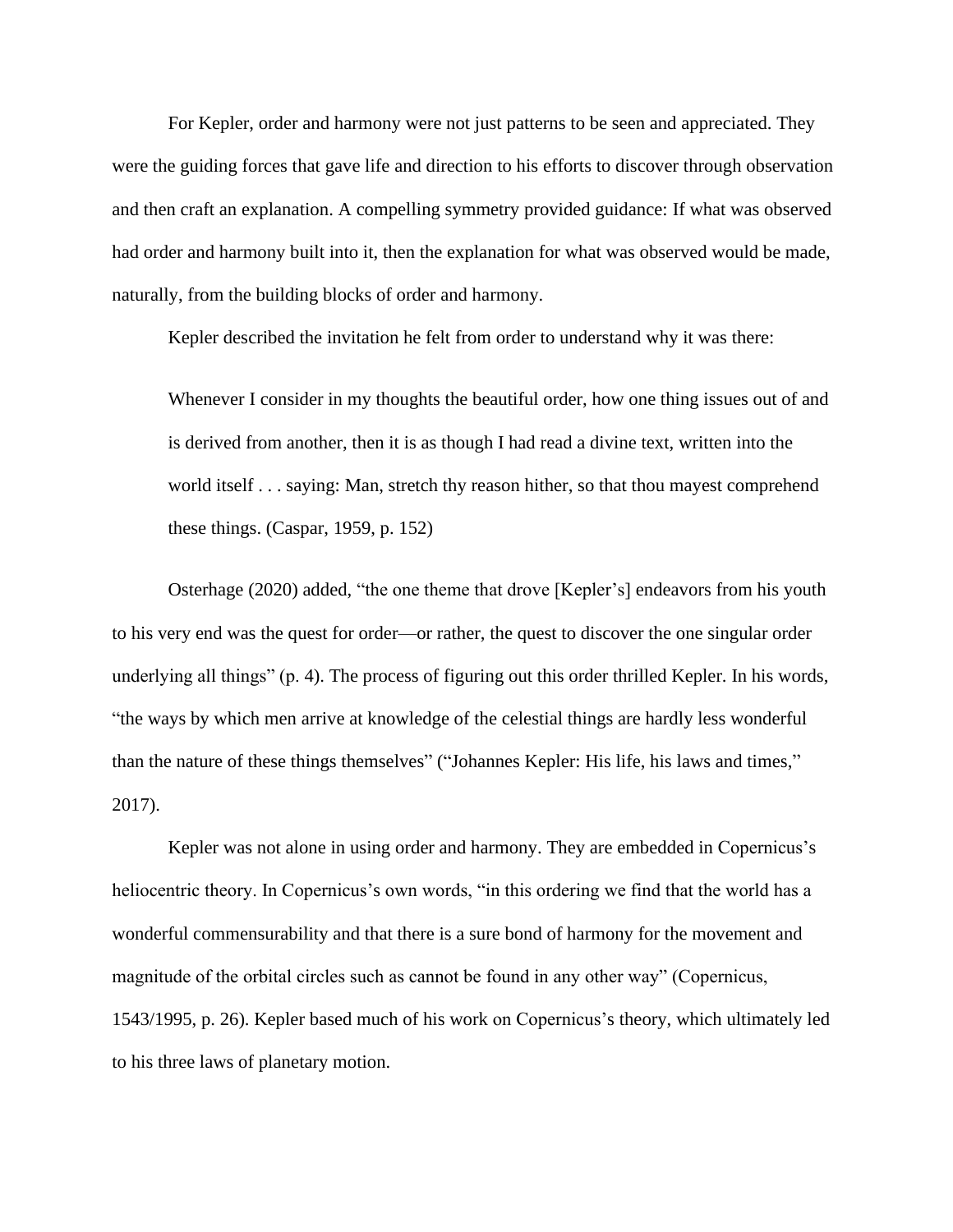According to Sambursky (1971), "in all his works and in his letters to friends, Kepler repeatedly expresses his belief in a universal harmony that subsists in the structure and occurrences of the physical world" (p. 95). Kepler believed that this universal harmony was a connection within each of us. In his words, "the souls of human beings were formed in such a way that man expects harmonies as well as observes and grasps them" (Kepler, 1858, p. 228).

This fundamental axiom guided his work: Nothing was created by God without a plan. In his efforts to discover that plan, Kepler differed notably from other scientists of his era. He brought everything he had to bear on the problem—not only his mathematical abilities but also his imagination and beliefs. Indeed, one of Kepler's outstanding attributes was "his ability for lateral thinking . . . the ability to approach a given problem in multiple fashions, i.e., by using methods of analysis and synthesis of a number of different scientific disciplines, and by synthesizing these fragmented results into a coherent overall model" (Osterhage, 2020, p. 109). These abilities found productive expression through Kepler's utilization of order and harmony.

It is important to note that order does not mean lack of change. In Kepler's era, a supernova introduced what was thought to be a new star to the constellation of Cassiopeia. A comet also emerged and moved across the European sky. These events created difficulties for those who clung to Aristotle's explanations that required the heavens to be perfect and unchanging. Being locked into one set of explanations prevented them from making progress as new observations were made.

In contrast, Kepler was willing to experiment with various explanations for what he observed. The difficulty was that those explanations were "so far outside the bounds of previous thought that there was no evidence in existence for him to work with. He had to use analogies" (Epstein, 2019, p. 100). To explain why planets that are farther away from the sun move slower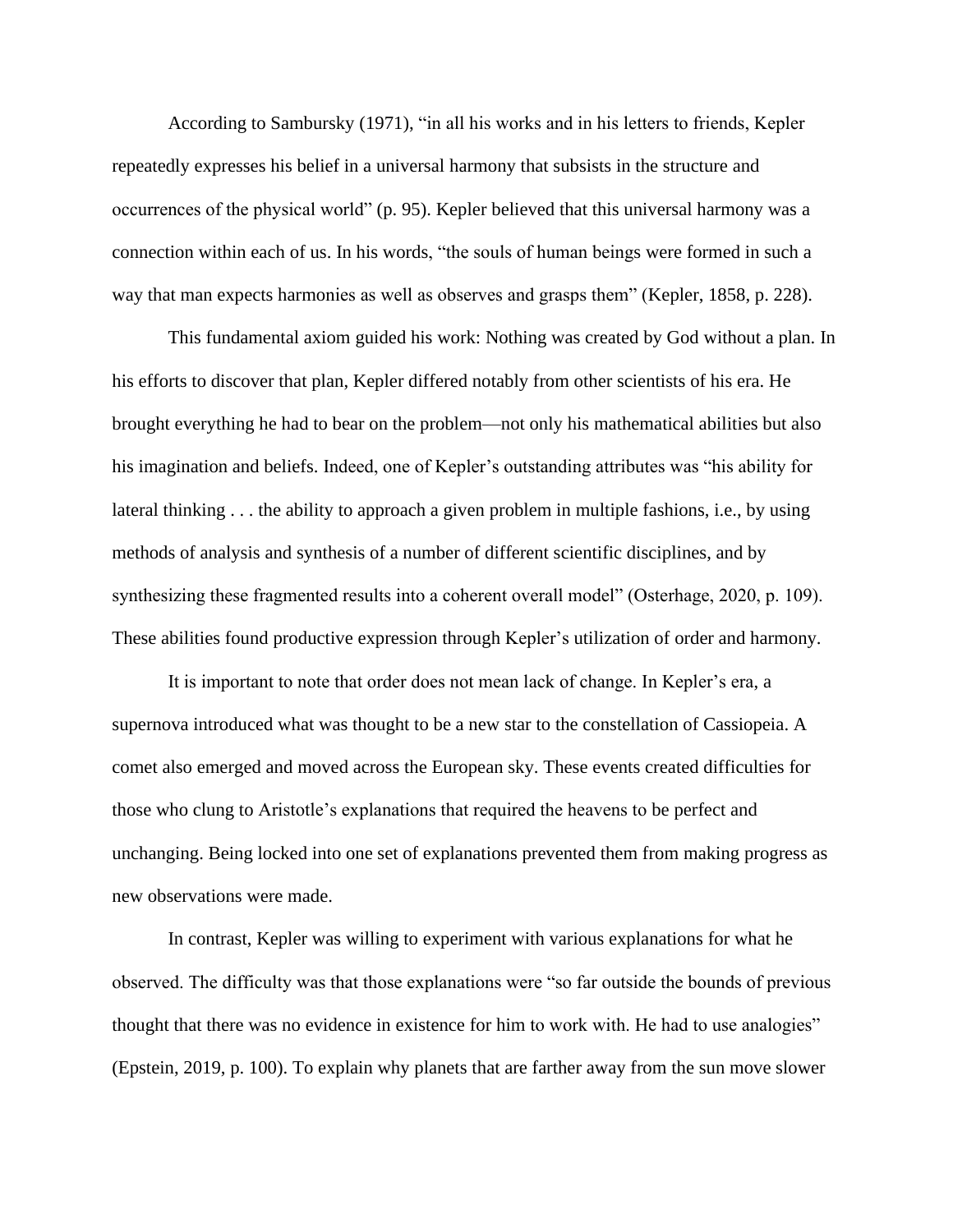than those that are closer, he considered parallels with other natural orders. Smells and heat dissipate with distance. Light diminishes with distance as well. Could planetary motion be linked to the sun's light or heat? Magnetism also provided interesting possibilities; maybe the planets were like magnets. To explain why the planets all move in the same direction, Kepler drew from the effect a whirlpool's swirling waters have on floating objects (Epstein, 2019). Wherever a similar pattern or order existed, Kepler was willing to consider it.

That is not to say Kepler's efforts went smoothly. He struggled to explain the orbit of Mars, with its strange retrograde motion, for five years before he finally aligned the data from Tycho Brahe's diligent observations with an explanatory theory. No wonder Kepler referred to this work as his "war" against Mars ("Kepler's Discovery," 2021). In the end, it was extremely disappointing to him to have to abandon the perfect order and harmony of circular orbits and replace them with ellipses. "Having cleared the stable of astronomy of circles and spirals, he was left, he said, with 'only a single cartful of dung,' a stretched-out circle something like an oval" ("Cosmos - Carl Sagan," 2016).

Interestingly, that disappointment eventually gave way to a recognition of a different kind of harmony embedded in the discovery.

The Earth was a planet, as Copernicus had said, and it was entirely obvious to Kepler that the Earth, wracked by wars, pestilence, famine and unhappiness, fell short of perfection. Kepler was one of the first people since antiquity to propose that the planets were material objects made of imperfect stuff like the Earth. And if planets were "imperfect," why not their orbits as well? ("Cosmos - Carl Sagan," 2016)

The order and harmony found in religious faith—or at least the potential for it permeated Kepler's life and influenced his scientific approach. In his words, "there is nothing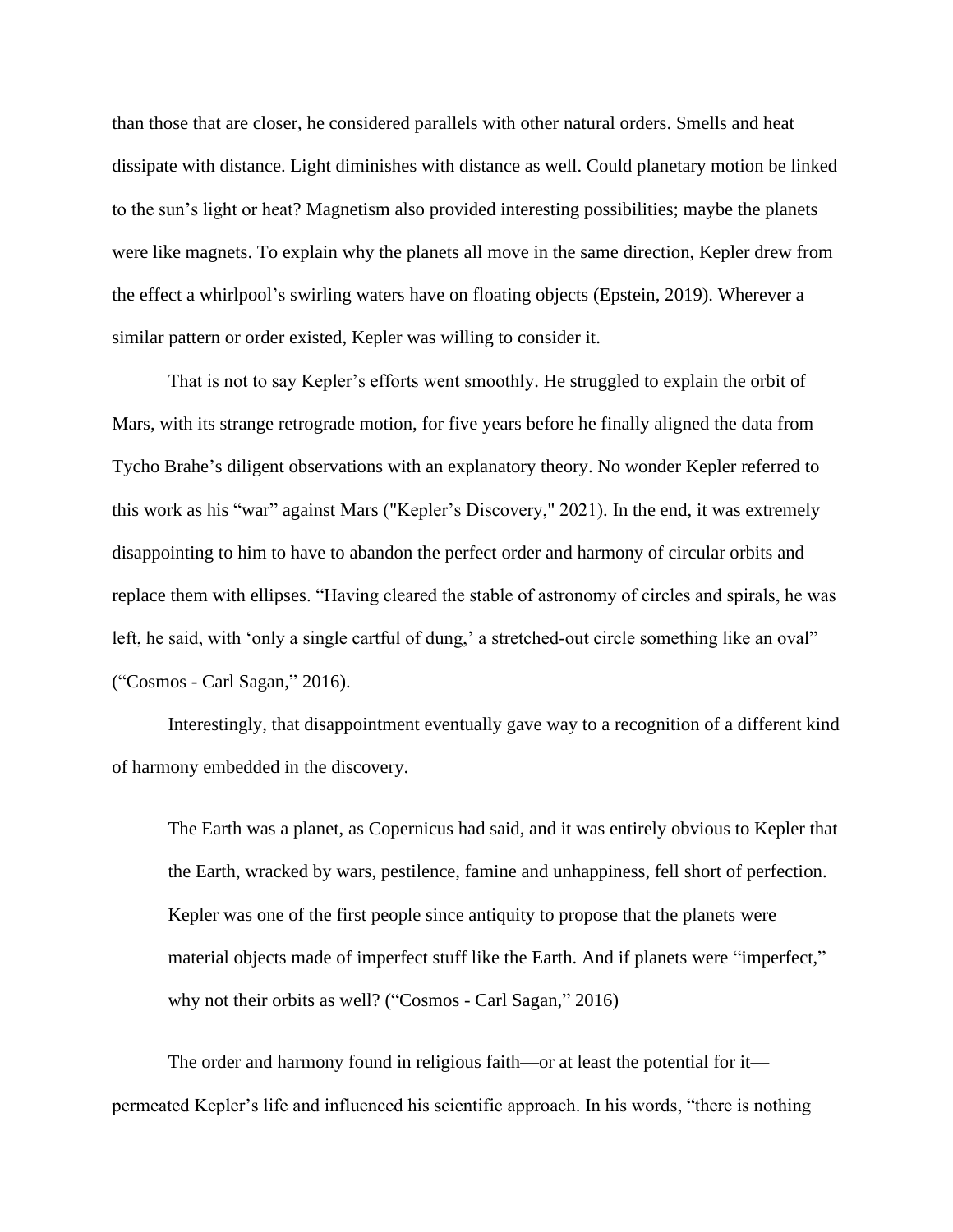which I desired more to investigate thoroughly and to know than this: can I also find God within myself, God, whom I readily grasp when contemplating the universe?" (Caspar, 1959, p. 221).

This faith-based approach inoculated Kepler, to a degree, from the plagues of egocentric battles and offenses that have afflicted so many great minds through the ages. In response to an allegation that Galileo had used Kepler's ideas as though his own, Kepler responded, "that makes no difference to one who has set truth and the honor of God as the highest goal, not his own fame" (Caspar, 1959, p. 372). This humility is further manifested in Kepler's statement, "I much prefer the sharpest criticism of a single intelligent man to the thoughtless approval of the masses" ("Johannes Kepler: His life, his laws and times," 2017).

In his personal life, order and harmony were often denied Kepler. The state of the world into which he was born has been described as "a time fraught with disaster, a time in which one would gladly flee to the stars in order to find home and security there" (Caspar, 1959, p. 27). His home life as a child was very turbulent. According to Love (2015), Kepler's "lifelong search for harmony in the Universe was arguably, at least in part, a reaction against the total lack of harmony in his childhood years" (p. 36). His first wife died young, and eight of his 12 children died before adulthood (Love, 2015). Because of disagreements he had with teachings from the Lutheran church, Kepler was not permitted to take communion—a serious affront to him. He also endured years of distress while his mother was tried as a witch, with the possible outcome of her being burned at the stake. (Thanks to Kepler's efforts she was finally released, but she died half a year later.) Further, some of his publications were placed on the index of prohibited books.

As a remedy to his life's many difficulties, Kepler did indeed flee to the stars for security, and he enjoyed solving riddles—injecting harmony and order on his own terms. Additionally, he often wrote poetry, including this epitaph that he penned for himself (Koestler, 1959, p. 427):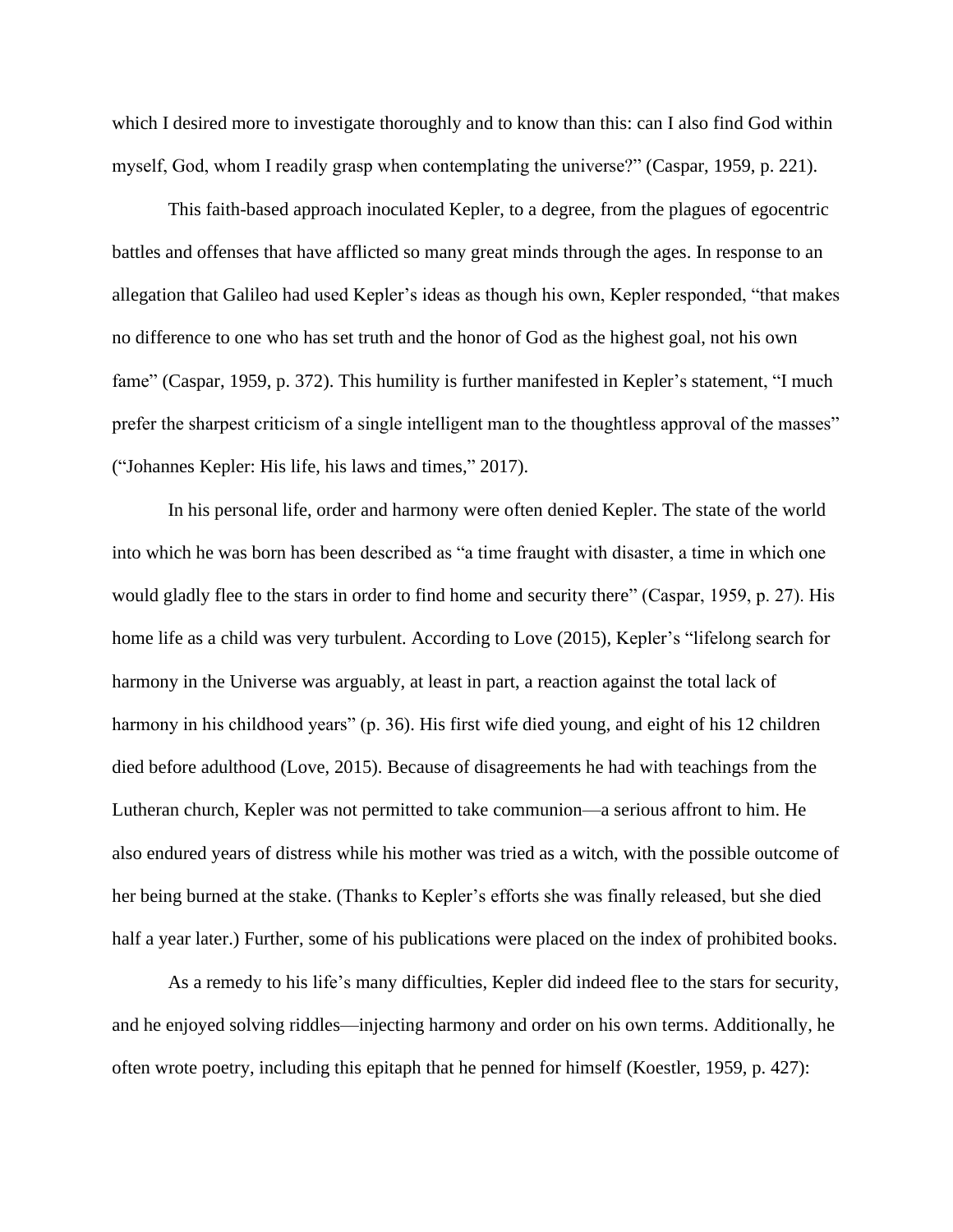I measured the skies, now the shadows I measure.

Skybound was the mind, earthbound the body rests.

Through his determination, natural brilliance, and reliance on order and harmony, Kepler made momentous discoveries. His three laws of planetary motion, still fully in use today, describe and predict exactly how planets move, not only in our solar system but anywhere in the universe. His work laid the foundation that Isaac Newton built on to develop the law of universal gravitation. Kepler improved the understanding of optics, including how vision occurs, and made advancements in geometry and mathematics. Order and harmony are at the root of science, and both are on generous display in the works and methods of Johannes Kepler.